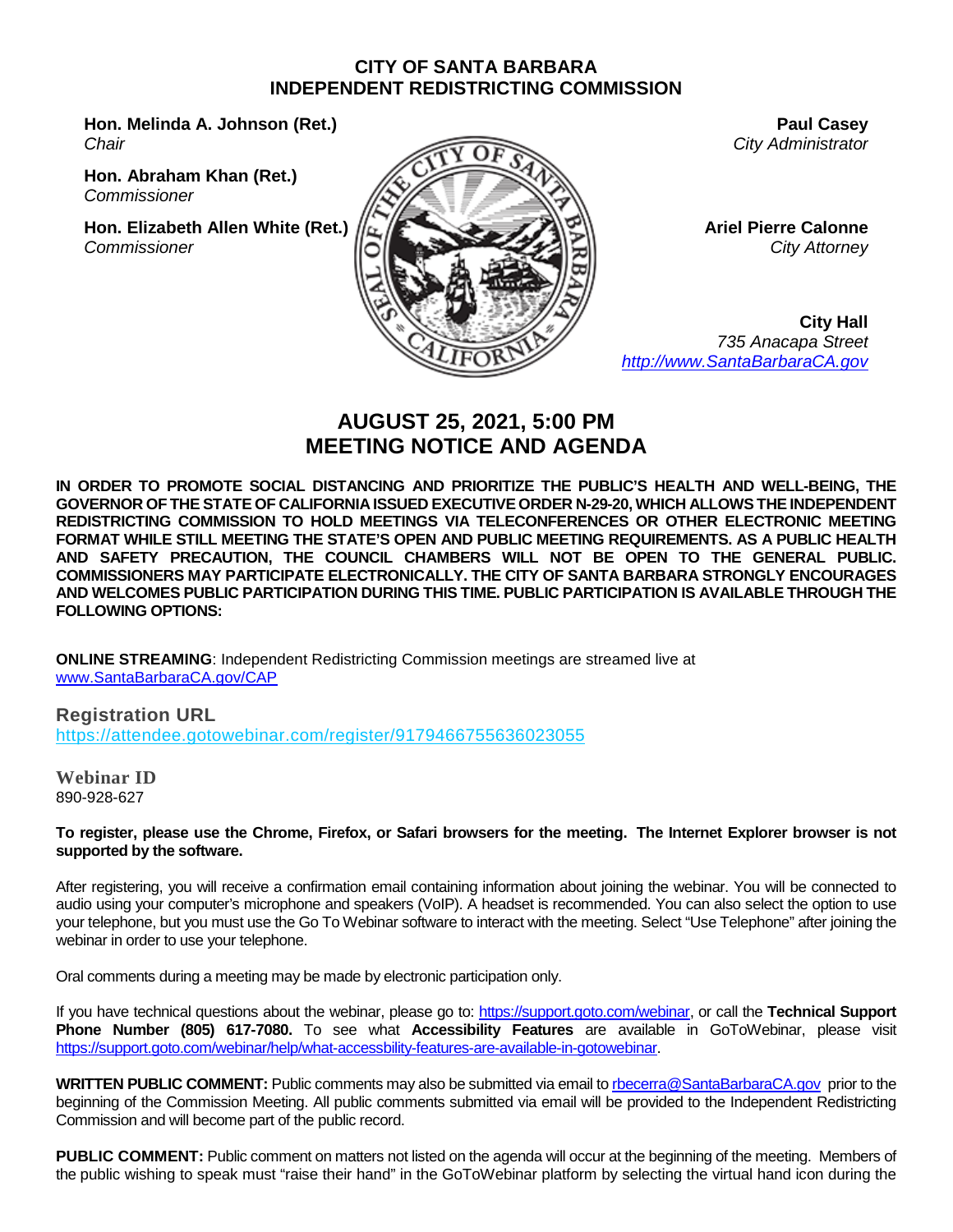presentation of that item. When persons are called on to speak, their microphone will be activated by City staff and the speaker will be notified that they can now unmute themselves in order to begin speaking. The speaker will then need to unmute themselves by selecting the 'mute/unmute' icon or pressing Ctrl+Alt+A on their keyboard.

For those who need accessibility accommodation in using the "raise hand" function and/or registering to participate in the GoToWebinar session, please contact the Clerk's office by 5:00 p.m. the day before the meeting for assistance. Additionally, a speaker may email [rbecerra@SantaBarbaraCA.gov](mailto:rbecerra@SantaBarbaraCA.gov) by 5:00 p.m. the day before a meeting, stating which item they wish to speak on. When persons are called on to speak, their microphone will be activated the speaker will be notified by City staff that they can now unmute themselves in order to begin speaking. The speaker will then need to unmute themselves by selecting the 'mute/unmute' icon or pressing Ctrl+Alt+A on their keyboard.

Each speaker will be given a total of 3 minutes to address the Commission. Pooling of time is not allowed during general public comment. The time allotted for general public comment at the beginning of the 5:00 p.m. session is 30 minutes. The Independent Redistricting Commission, upon majority vote, may decline to hear a speaker on the grounds that the subject matter is beyond the Commission's subject matter jurisdiction.

**PUBLIC COMMENT ON AGENDIZED ITEMS:** Members of the public wishing to speak on a matter on the agenda must "raise their hand" in the GoToWebinar platform by selecting the virtual hand icon during the presentation of that item. The "raise hand" icon is generally located on most devices in the upper right hand corner of the screen. For those who need accessibility accommodation in using the "raise hand" function, please contact the Clerk's office by 5:00 p.m. the day before the meeting for assistance. Additionally, a speaker may email [Clerk@SantaBarbaraCA.gov](mailto:Clerk@SantaBarbaraCA.gov) by 5:00 p.m. the day before a meeting, stating which item they wish to speak on. When persons are called on to speak, their microphone will be activated and they will be notified to begin speaking. Each speaker will be given a total of 3 minutes to address the Commission. Pooling of time is not permitted during meetings conducted electronically.

**REPORTS:** Copies of the reports relating to agenda items are available for review at [www.SantaBarbaraCA.Gov/Redistricting.](http://www.santabarbaraca.gov/Redistricting) In accordance with state law requirements, this agenda generally contains only a brief general description of each item of business to be transacted or discussed at the meeting. Should you wish more detailed information regarding any particular agenda item, you are encouraged to obtain a copy of the Independent Redistricting Commission Agenda Report ("IRCAR") online at the City's website [\(www.SantaBarbaraCA.Gov/Redistricting\)](http://www.santabarbaraca.gov/Redistricting). Materials related to an item on this agenda submitted to the Independent Redistricting Commission after distribution of the agenda packet are posted to the City's website as soon as reasonably feasible.

**SPANISH INTERPRETATION:** If you need interpretation of your communications to the Commission from Spanish into English, please contact the City Clerk's Office at 564-5309 or by email at [rbecerra@SantaBarbaraCA.gov](mailto:rbecerra@SantaBarbaraCA.gov) . If possible, notification of at least 48 hours will usually enable the City to make arrangements.

**INTERPRETACIÓN EN ESPAÑOL:** Si necesita una interpretación del español al inglés, para sus comunicaciones al Consejo, comuníquese con la Oficina del Secretario Municipal al 564-5309, o por correo electrónico a [rbecerra@SantaBarbaraCA.gov](mailto:rbecerra@SantaBarbaraCA.gov) . Si es posible, la notificación de al menos 48 horas generalmente permitirá a la Ciudad hacer los arreglos.

**AMERICANS WITH DISABILITIES ACT:** If you need auxiliary aids or services or staff assistance to attend or participate in this meeting, please contact the City Administrator's Office at 564-5305 or by email at [rbecerra@SantaBarbaraCA.gov](mailto:rbecerra@SantaBarbaraCA.gov) . If possible, notification at least 48 hours prior to the meeting will usually enable the City to make reasonable arrangements. Specialized services, such as sign language interpretation or documents in Braille, may require additional lead time to arrange.

#### **Continued on the next page**